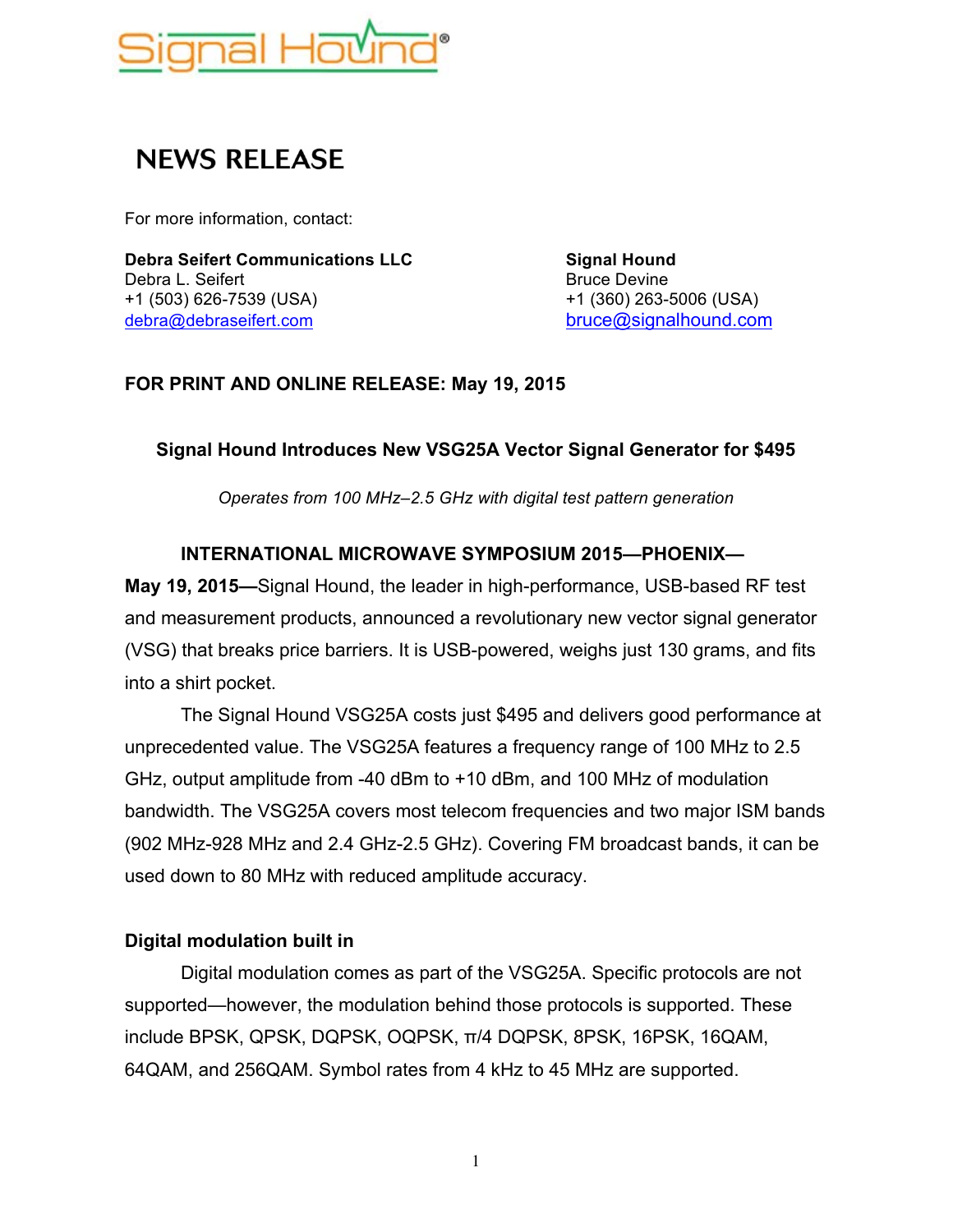#### **Noise power ratio testing attractive to telecoms industry**

Measuring intermodulation distortion is critical for the telecommunications industry. Two-tone IP3 testing is useful for narrowband applications, but does not do a very good job of simulating actual channel conditions on a multi-carrier system, which more closely resembles bandwidth-limited white noise.

Noise power ratio (NPR) testing traditionally consists of a broadband Additive



White Gaussian Noise (AWGN) source covering the entire bandwidth to be tested, and a deep, narrow notch filter somewhere within this bandwidth (typically 10% or less of the total bandwidth). The noise power ratio is the ratio of the signal power density to the power density of the notch, which is a combination of

thermal noise and intermodulation products. While a band pass filtered noise source and notch filter may work in some cases, there is a much easier way that also adds greater flexibility. A modern vector signal generator is the foundation of up-to-date NPR testing. With a 100 MHz of bandwidth and capability of producing synthetic noise sets of 1000+ tones (having random-phase relationships combined with the absence of tones in the test pattern's center), the VSG25A is a perfect solution. Until now, these generators would cost you thousands or even tens of thousands of dollars.

"I anticipate that this little gem is likely to be disruptive to the VSG market," said Bruce Device, CEO, Signal Hound. "There is no one else even close to this price range in vector signal generation. The design trade-offs are clearly compensated for by its very low price. This will create a whole new low-end VSG market sector."

2